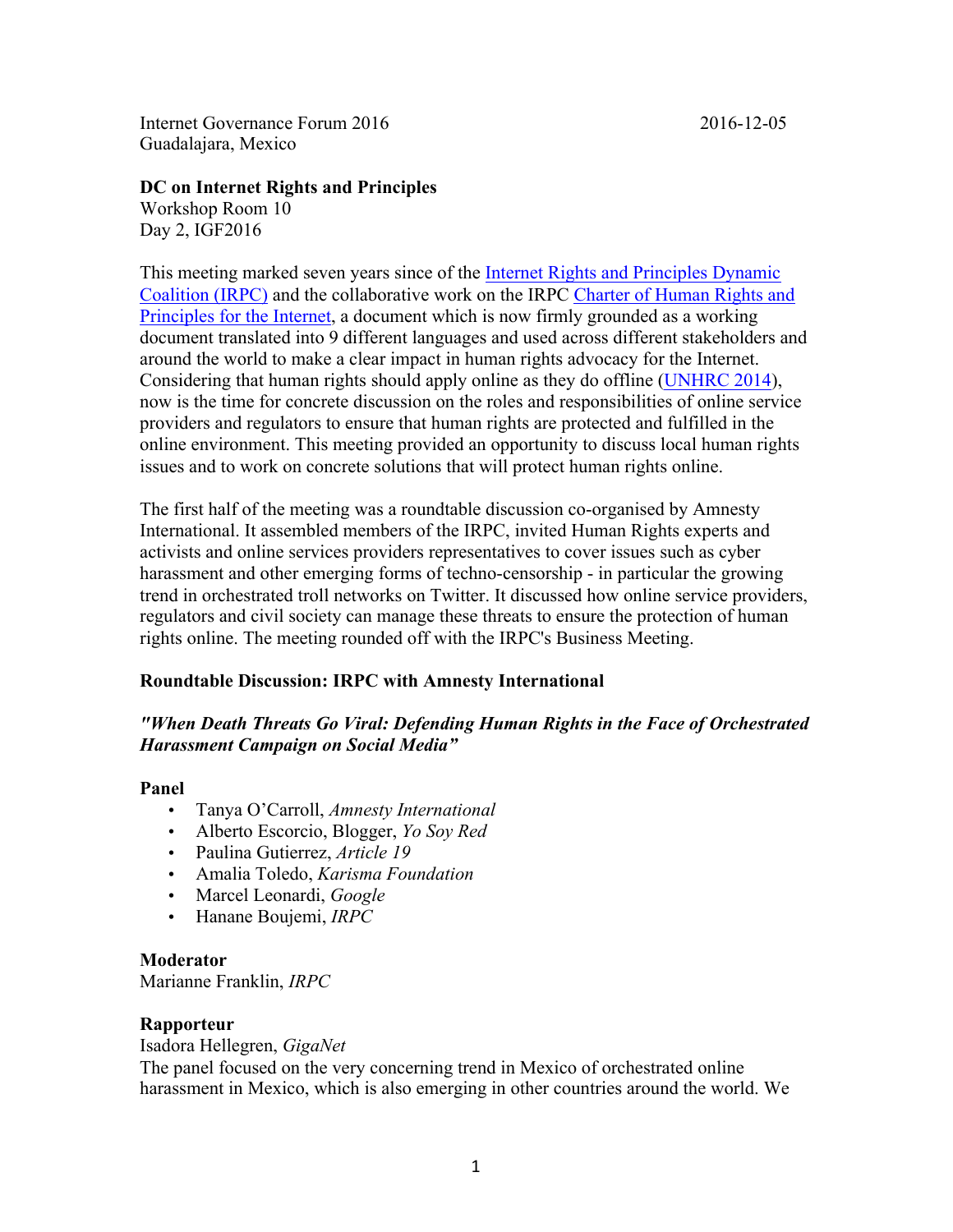explored the problem and what can be done about it, looking at the role of social media companies in particular taking in protecting individuals online. The panel also discussed the difficulties involved for online service providers to protect people without infringing on rights of freedom of expression, including ethical, technical, and legal aspects of the issue. The rest of the session was an exchange of experiences and knowledge about how to respond to, and support those activists and citizens who are at risk online by the use of these tools.

Tanya O'Carroll – Amnesty International:

Civil society actors and regulators struggle to understand the new trend of "massive orchestrated misinformation" campaigns that is occurring in Mexico and other parts of the world. The meaning of the term troll is no longer the same, as there has been a process of commercialization of defamation. Small PR companies have sprung up in Mexico where they are selling their services. They are PR machines spreading fake news and seeding scandals about prominent voices in civil society and human rights advocates. This does not only have a chilling effect for reporting but makes it dangerous to be a journalist. This has long been the case in the offline environment, but has now been transported to the online environment, where journalist no longer consider themselves engaging in self-censorship, but in self protection. When we see this happening, we can report it to Twitter. But defamation is harder to "put a finger on".

The example of the leaked phone calls of a prominent human rights activist that portray him using racial slurs made trolls on twitter go wild. This was employed as a huge distraction tactic for other cases that he was working on and happens every day in Mexico, Russia, Turkey, and probably during the Trump election in the United States. This has huge chilling effects for freedom of expression

Alberto Escorcio, *Yo Soy Red:*

Alberto presents on techno censorship and where these practices are taking place in Mexico.

People have been organizing online since 2009. Mobilizing and organizing on online media platforms using hashtags has become a crucial and is now the main way that people organize.

In 2012 organizers were using complex tactics to fight back the 30,000 bots, appearing like real people instead of spam bots that were obstructing their organization In 2014 Mexico bought Finfisher taking back control over social networks. Then the attackers strategies evolved, and they engaged in massive attacks, sending images of dead people and death threats to organizers. Following the Trum election, this is likely to now start happening all around the world, such as in China and Russia, where we will see them more and more.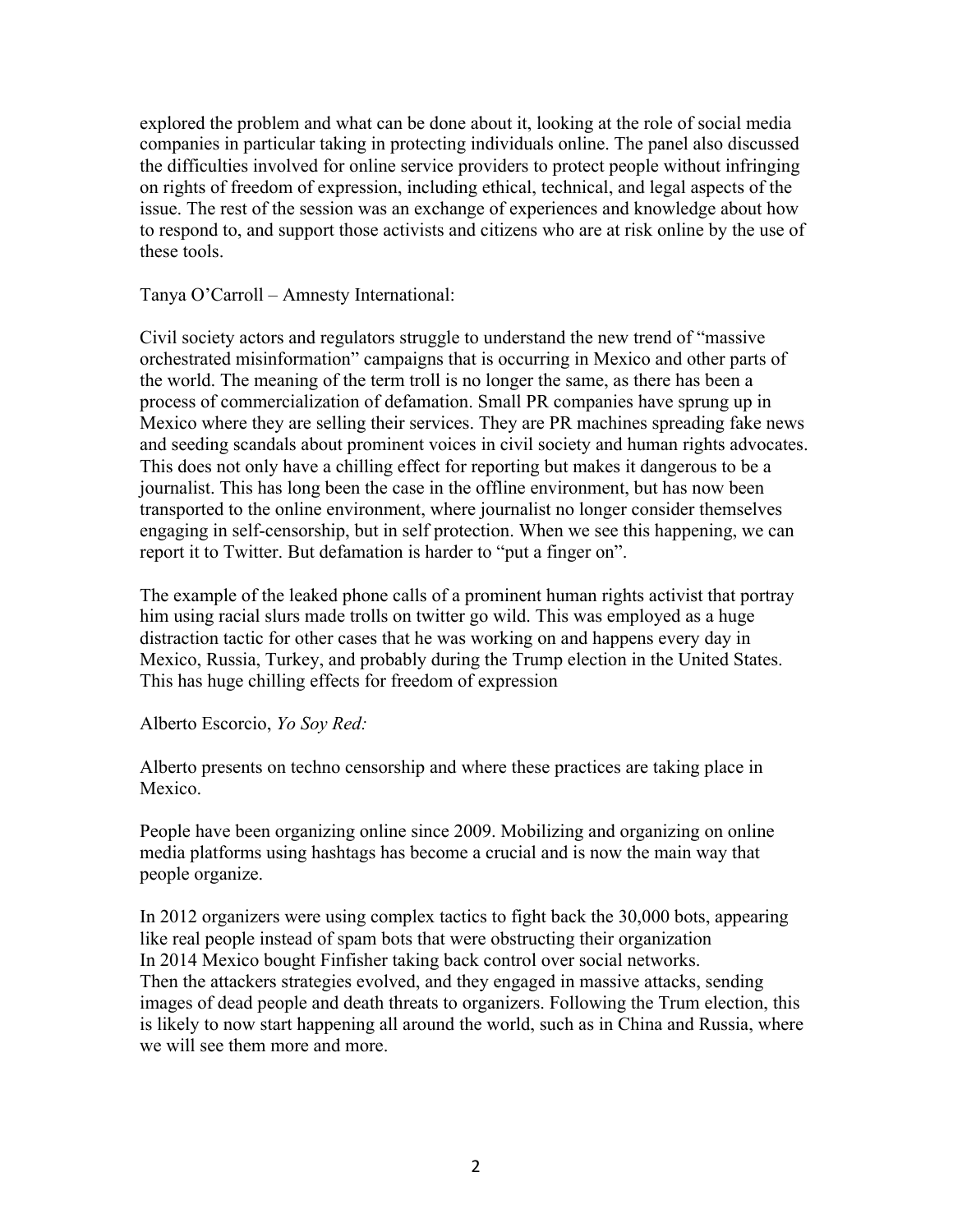This is not just an issue on the Internet. There are examples of bots trying to sabotage and supress protests online as people express discontent with the President of Mexico's visit to London in 2013.

Tactics have now evolved to include mixture of bots and real people. Organic networks using hashtags have adapted when attacked, by changing their hashtags. This was in 2014, when we still thought we could win the battle by adapting. In 2015 the threats moved to the streets starting with first online threats then physical threats. Of course we will keep adapting, but we need everyone around the world to be aware.

### Paulina Gutierrez (Article 19):

Mexico civil society organizations employ a public statement. They seek to maximize human rights as there is increased violation of women and murder of 99 journalists. This is happening in complete impunity: With 30 cases in 2015, particularly malware offenses attaching journalists and human rights defenders, especially against women. We are now documenting them. As civil society, we need to build technological capacity, but we also need prosecution to be effective. Prosecutors think that online threats and attacks are not important. Article 19 believes that a death threat or rape threat that is becoming viral, is no less a threat.

### Amalia Toledo (Karisma Foundation Columbia):

Columbia shares the problem of impunity and a high level of violence against human rights defenders like Mexico, but we have been in armed conflict for 50 years. In big cities, conflict is still alive.

Internet connection is very different depending on where you are in country. The situation is different from Mexico, as we have not identified these trends with trolls. Last election, however, a presidential candidate used services of hackers to influence public opinion, so in a few months we will probably see the same things. If happening in one Latin American country, it is likely it will happen in the other.

The armed conflict is affecting Human Rights activists and journalists, but now it is less towards journalists than what is happening in Mexico. This year more than 60 human rights defenders have been killed – violence against human rights activists is increasing while violence against journalists decreasing.

In areas of armed conflict, penetration of internet is low, so we can not blame the Internet. Activists cannot use the internet to organize, but those who do are more vulnerable, because they are not aware of the risks. The threat against female journalists is much higher than against men. When a woman is critical towards the state, "she will be slaughtered online".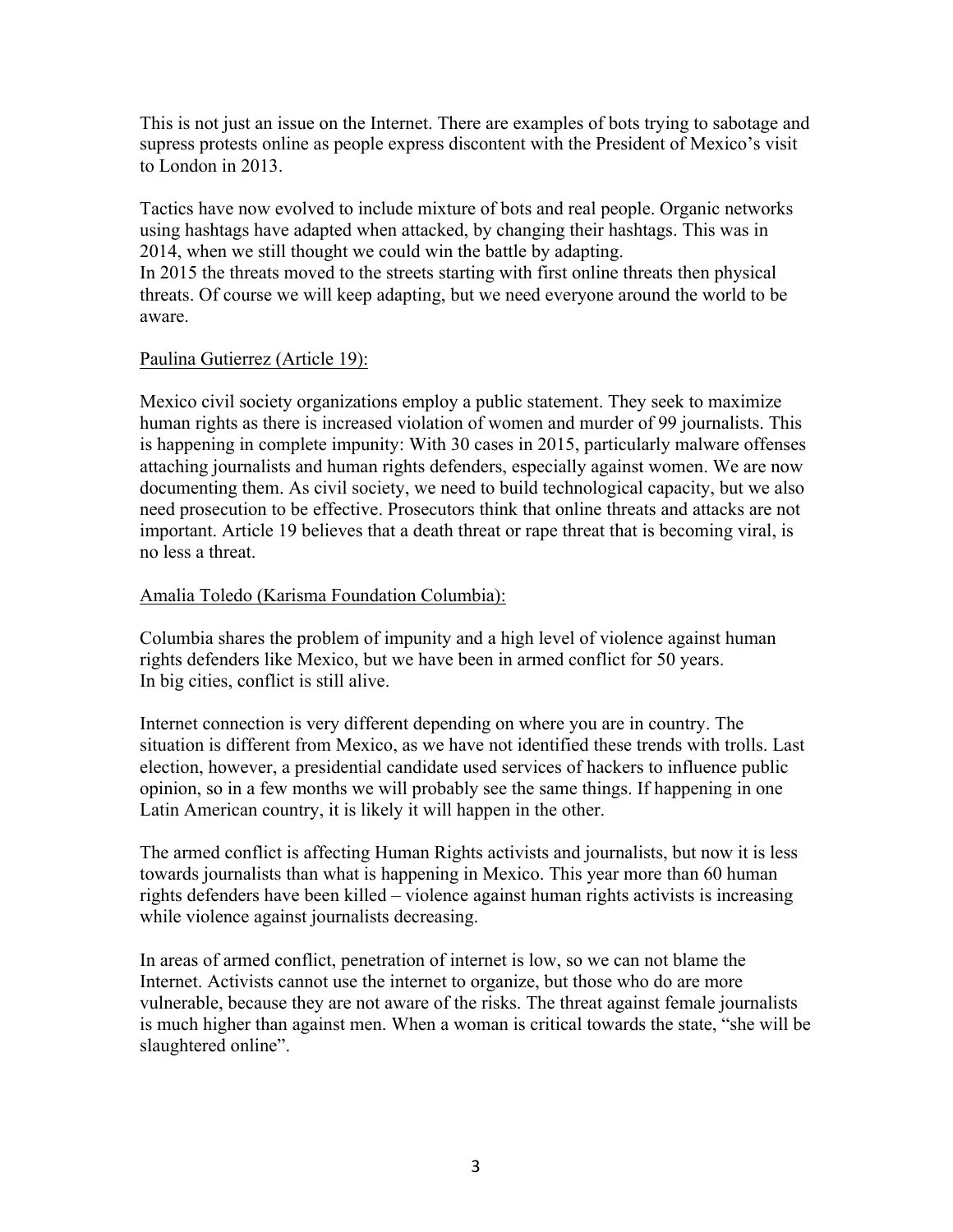### Marcel Leonardi (Google Public Policy Brazil):

Google now offers Project Shield to protect individuals from DDoS attacks. But there is also an issue of self-censorship. Lawsuits against the same journalist/twitter account can bury person under legal costs. Google is therefore now starting to give support to organizations helping in these legal battles.

# **THEMES EMERGING FROM COMMENTS FROM THE FLOOR:**

- Columbia use of radio to spread misinformation (Columbia)
- Use of self censorship in Nepal (Nepal)
- Internet no longer separate from physical world, same issues but more challenging (Glasgow)
- Sophisticated strategies "glocalization"
- Accountability: who is legally accountable vs. who is, in effect, actually held accountable?
- Responsibility of business models: Click farms and troll farms
- Users not much power

## **SUGGESTIONS:**

- Prepare guidelines for private citizens on how to identify attacks (Ex. Mexico's relationship to the state is difficult, drug cartels are killing journalists and go on with impunity)
- Principles help set framework, but need for strategies to make them concrete and applicable.
- Cultural and national variations need to be taken into account.
- Because attacks are sophisticated, complex, and diverse, the response needs to be sophisticated, complex, and diverse.
- Need to translate/transform principles to make them accessible to people that are not human rights defenders or journalists.
- Need a platform.
- Need to be critical of suggestions of regulations.

## **FINAL REMARKS FROM PANELLLISTS**

### Marcel:

As a commercial enterprise Google has changed how advertising can be shown, avenue been cut off. Since they live off of clicks, that is one way of stopping them. There is "no magic bullet" (among tech solutions). Google makes hundreds of changes to search algorithms trying to identify these issues.

## Tanya:

Twitter's anti harassment strategies work on spambots but not on trolls. Twitter does not want to be judges of who is a troll. Roberto has the expertise to identify them (Mexico complex) but can Twitter ever have that expertise? It is difficult to identify actors – only